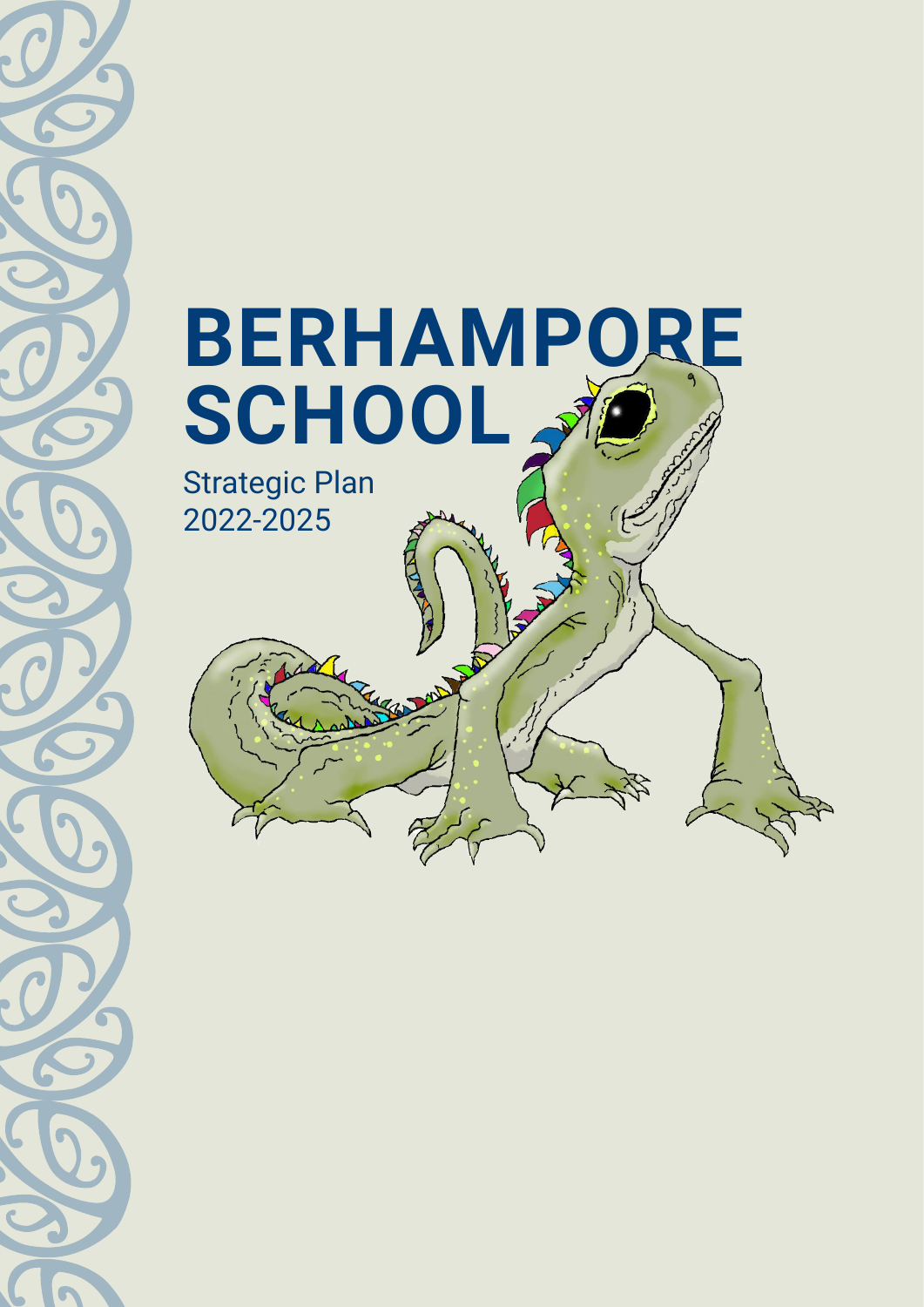

## **TE HOROPAKI** CONTEXT

There are approximately 300 children attending Berhampore School representing 23 ethnic groups and speaking 24 languages. Approximately one in seven of our children identify as Māori. We have a relatively high number of children from the Middle East and Africa compared to most schools in Wellington. Some of our children and their families hold refugee status.

Berhampore School is committed to giving effect to Te Tiriti o Waitangi. We are on a journey to better reflect local tikanga Māori, mātauranga Māori and te ao Māori in our plans, policies and curriculum, and are working to find ways to ensure better representation of whānau Māori in our school governance. We have always and will always seek to ensure that our tamariki Māori experience educational success alongside all other students. In response to feedback from our community, this strategy also contains an ambition to significantly increase the use of te reo Māori by all staff and students over the next three years.

For all children, our school is a hub for learning. In our conventional classrooms and our Montessori unit, we rigorously build upon and grow our students' bodies of knowledge. Through our approaches to teaching and learning, we gift our students the skills and abilities to flexibly apply this knowledge at school and in their lives.

We use our diversity and our focus on inclusion to show students the importance of using their knowledge, skills and abilities to help themselves, their whānau, their communities and society become a better place.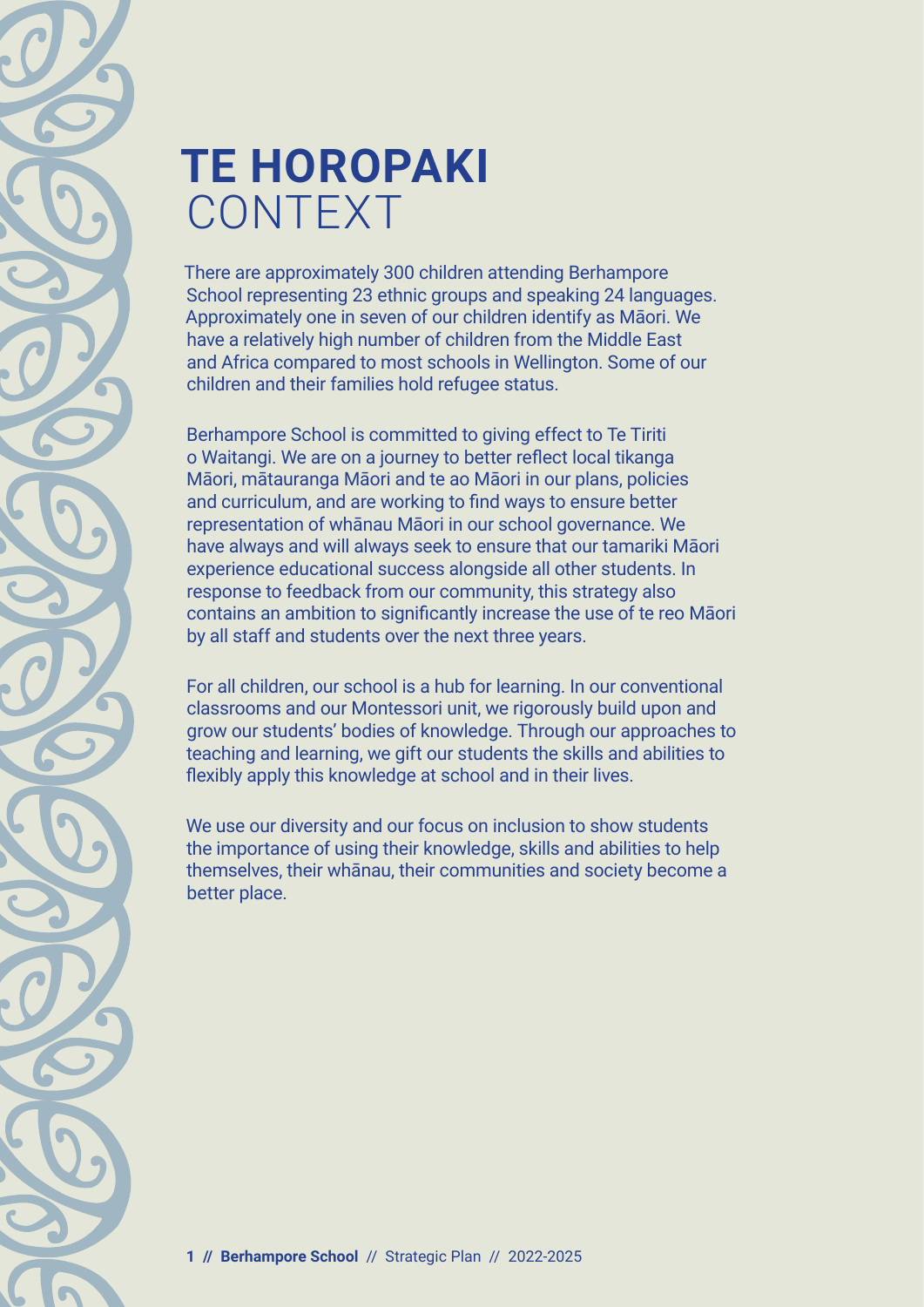# **TE WHĀINGA TĀHUHU**  VISION

**Berhampore School is everyone's school.**

# **TE KAUPAPA MĀTĀMUA**  PURPOSE

**We nurture and inspire children to be their best: in their learning journey, as a friend to others, and as a friend to themselves.**

At Berhampore School, we:

#### **Harness creativity for teaching and learning**

We are creative in our approaches to growing knowledge, skills and abilities in order to create confident and capable learners, citizens and human beings.

#### **Celebrate social and cultural diversity**

We weave together the different backgrounds and aspirations of our families to create a community that celebrates diversity. We see diversity as a key asset to learning.

#### **Champion inclusion**

We remove barriers to learning so that all children are welcome and can thrive through their education at school.

#### **Embrace neurodiversity**

We understand that each child is unique with their own gifts and strengths.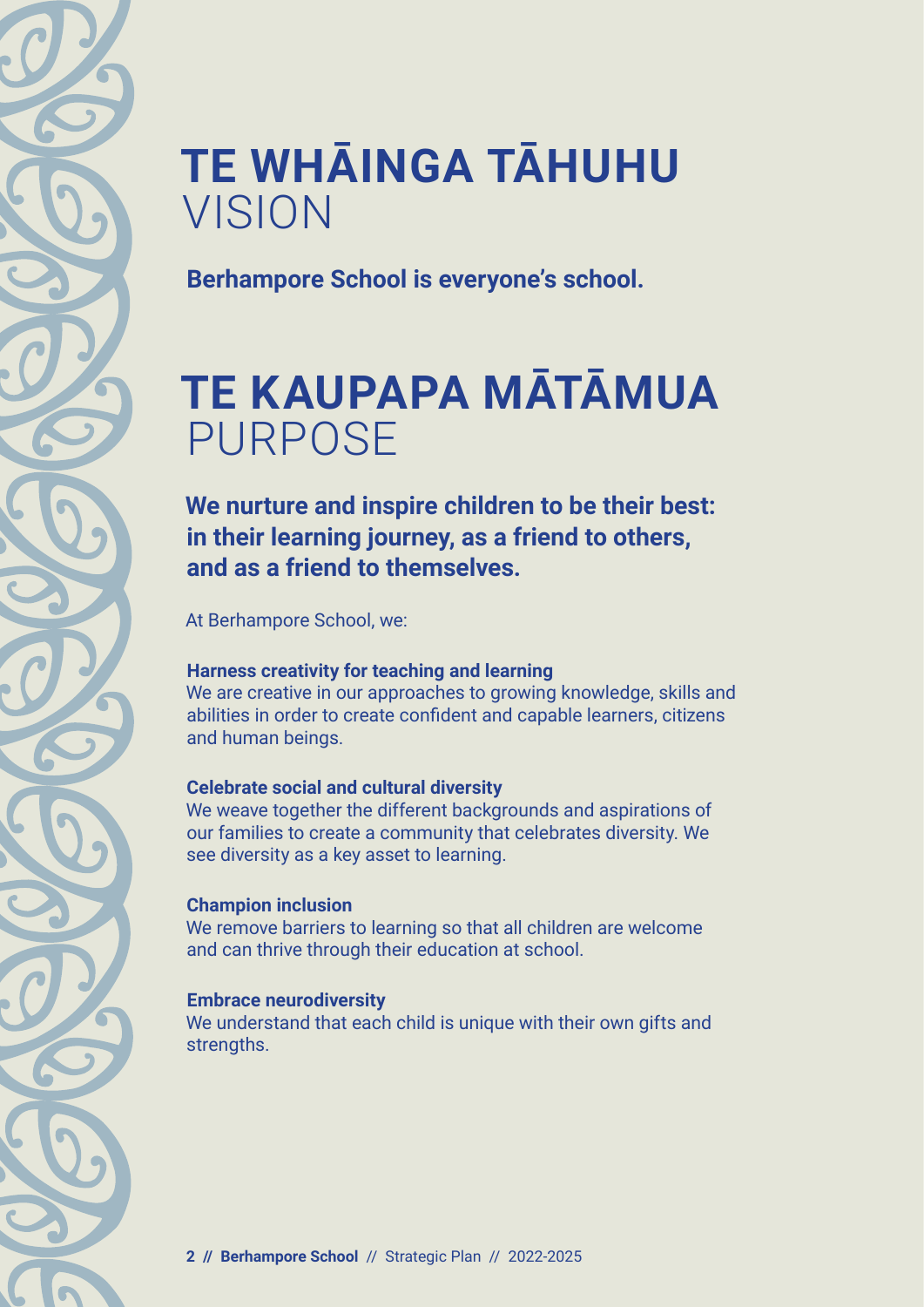# **NGĀ WHANONGA PONO**  VALUES



### **We care**

Berhampore School is a kind and supportive learning environment. We acknowledge and uplift the mana of each person in our school community and help everyone, no matter what. We see our children as kaitiaki who are learning to care for themselves, for others and for the world around them. We treat our classrooms, our playground and our environment with respect.



### **We are celebrated**

Berhampore School celebrates the success of all our students. We understand that success looks different for everyone. Being joyful about the progress and achievements of all our children motivates us to keep learning and being our best.



### **We can be ourselves**

Berhampore School has lots of different types of people, opportunities and experiences. We acknowledge the whakapapa and personal histories of tamariki, their families and whānau and our staff. At our school, you can be whoever you want to be without being afraid, and you can learn in your own way.



### **We are connected**

Berhampore School embraces whanaungatanga to foster a sense of belonging and togetherness. We engage in positive and collaborative relationships with our tamariki, their families and whānau, and amongst our staff. We see ourselves as one big team, and we include everybody. We also promote connectedness to our local places and their stories, acknowledging in particular the special status of Te Āti Awa as mana whenua.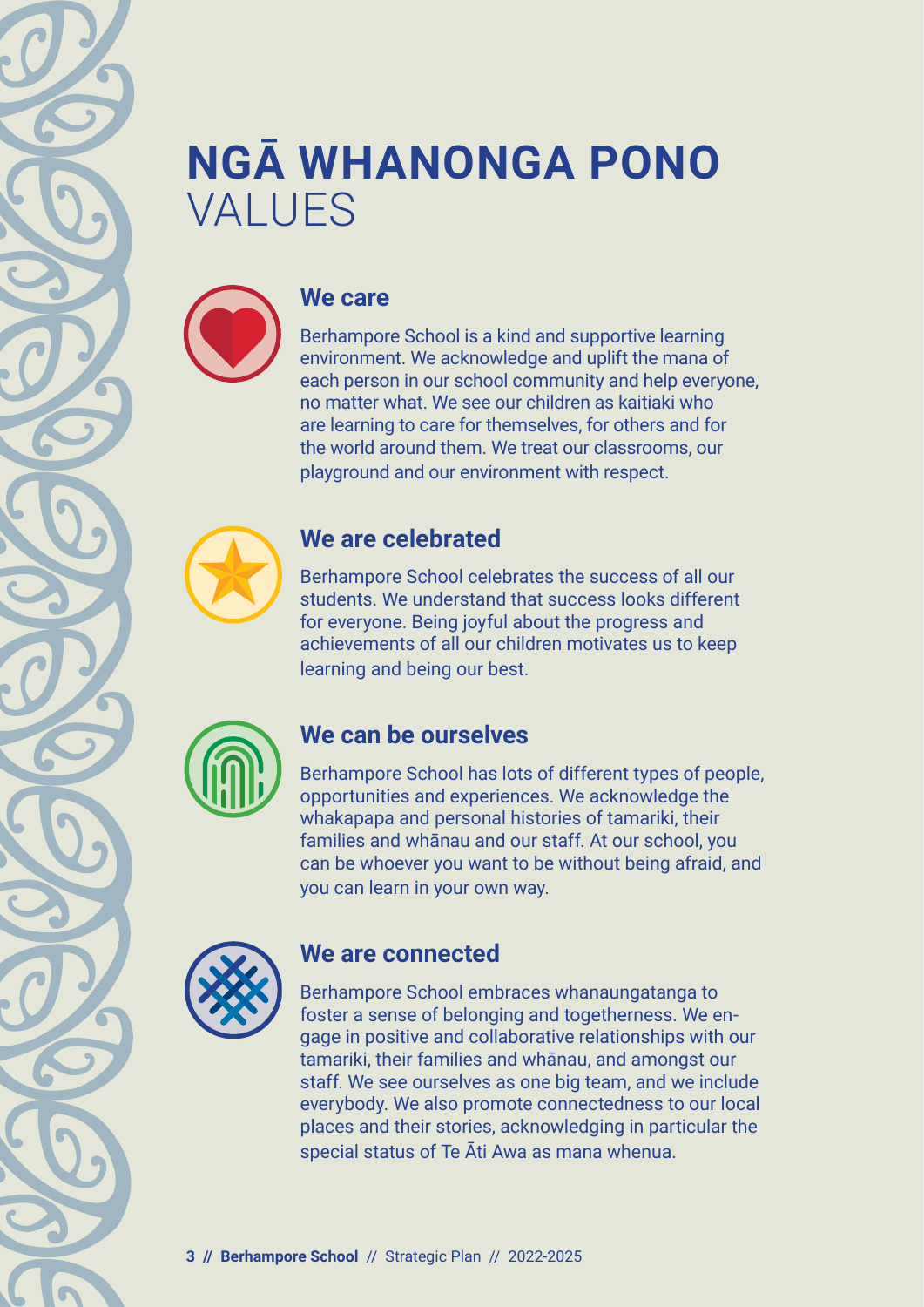# **NGĀ RAUTAKI**  STRATEGIC PRIORITIES

## **AKORANGA**—LEARNING

| <b>AKORANGA-LEARNING</b>                                      |                                                                                                                                                                                                                                             |  |
|---------------------------------------------------------------|---------------------------------------------------------------------------------------------------------------------------------------------------------------------------------------------------------------------------------------------|--|
| Goal                                                          | To support every child to succeed in developing foundation skills and<br>capabilities, including language, literacy and numeracy.                                                                                                           |  |
| <b>What</b><br><b>SUCCESS</b><br><b>Jooks like</b><br>in 2025 | Every child is developing academically, socially and emotionally towards their<br>own full potential.<br>We have equitable learning outcomes across our diverse student population.<br>Every child feels successful and motivated to learn. |  |
| How we will<br>know we've<br>achieved it                      | Increasing percentage of children who meet or exceed curriculum ex-<br>pectations for their age group in literacy and numeracy as they progress<br>through the school.                                                                      |  |
|                                                               | Year-on-year progression in children with additional needs towards meet-<br>ing the goals set out in their Individual Education Plan.                                                                                                       |  |
|                                                               | Increased equity in learning outcomes by ethnicity as children progress<br>through the school.                                                                                                                                              |  |
|                                                               | Teachers observe increased engagement and motivation for specifically<br>identified children.                                                                                                                                               |  |
|                                                               |                                                                                                                                                                                                                                             |  |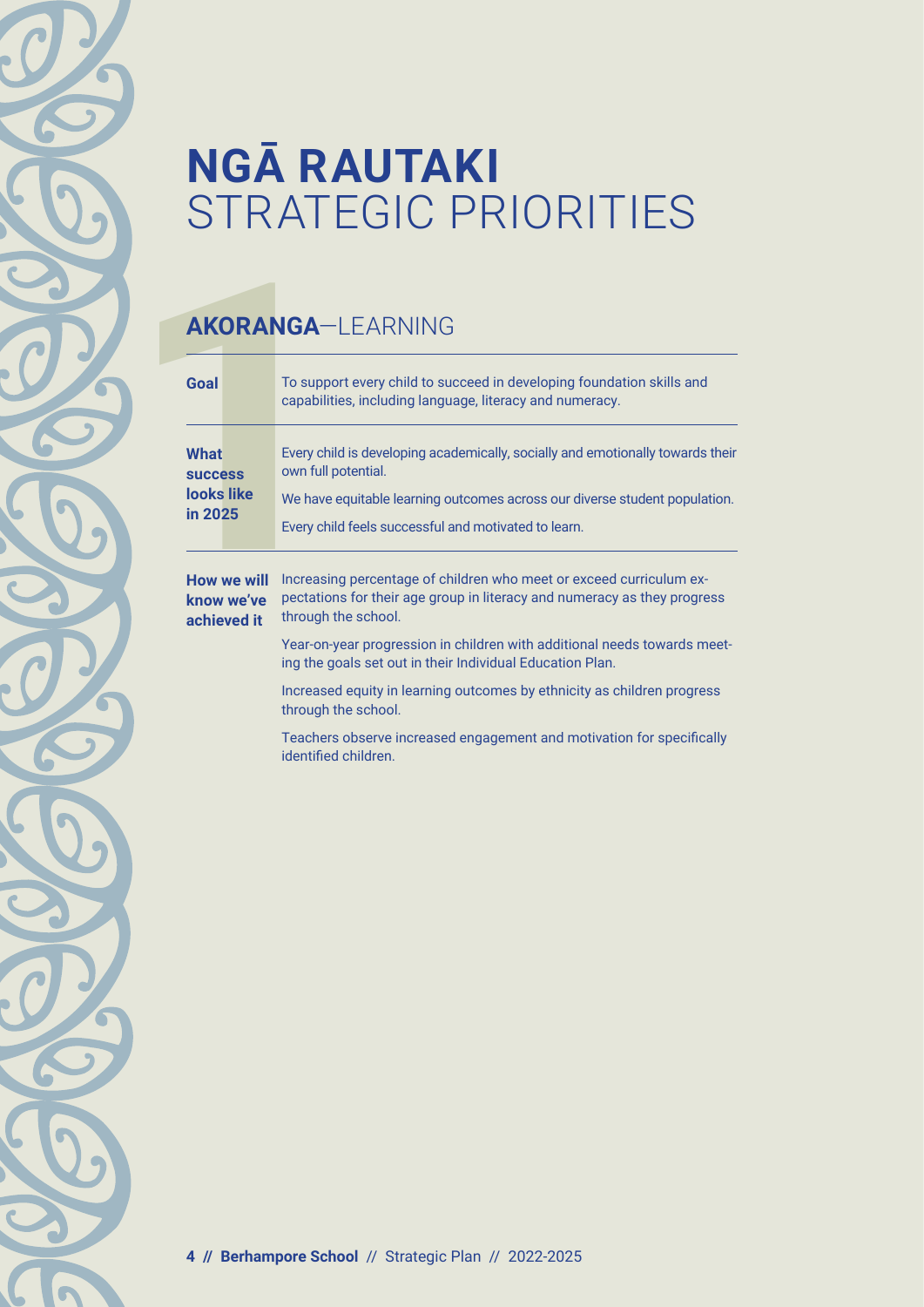### **HAUORA**—WELLBEING

| Goal                                                   | To protect and promote the wellbeing of our school community.                                                                                             |
|--------------------------------------------------------|-----------------------------------------------------------------------------------------------------------------------------------------------------------|
| <b>What</b><br><b>SUCCESS</b><br>looks like<br>in 2025 | Staff and children feel safe to be themselves, and have a sense of<br>belonging.                                                                          |
|                                                        | The skills, knowledge and expertise that teachers and teaching<br>assistants contribute are valued and supported.                                         |
|                                                        | Teachers and teaching assistants feel appropriately equipped and<br>supported to meet the diverse learning needs of our children in a<br>sustainable way. |
|                                                        | We have a strong school culture around positive behaviour for staff<br>and children.                                                                      |
| How we will<br>know we've<br>achieved it               | The cultural practices and identity of children and staff are consistently<br>reflected in school life.                                                   |
|                                                        | Year-on-year improvements in wellbeing survey results.                                                                                                    |
|                                                        | Exit interviews indicate that staff leave Berhampore School satisfied<br>with their professional working life.                                            |
|                                                        | Teachers have access to high quality, regular and impactful professional<br>development and/or mentoring.                                                 |
|                                                        | Staff, whanau and children are confident that school processes are<br>effective at reducing and addressing harmful behaviours at school.                  |

### **TE AO MĀORI**—MĀORI WORLD VIEW

| Goal                                     | To deepen our connection with Te Ao Maori.                                                              |
|------------------------------------------|---------------------------------------------------------------------------------------------------------|
| <b>What</b><br><b>SUCCESS</b>            | Staff and children learn and practice tikanga and use Te Reo<br>increasingly during the school day.     |
| looks like<br>in 2025                    | We connect to the aspirations of Te Ati Awa through immersive<br>experiences in Te Ao Māori.            |
|                                          | Whānau Māori are better represented in school governance and<br>decision-making.                        |
| How we will<br>know we've<br>achieved it | Attain Level 4b of Te Reo Māori Learning and associated operational funding.                            |
|                                          | Staff and children are confident observing tikanga as part of their life.                               |
|                                          | Staff, children and board members have increased experience of Te Ao<br>Māori in a variety of settings. |
|                                          | Board consistently includes representation by Maori from the 2022<br>election onwards.                  |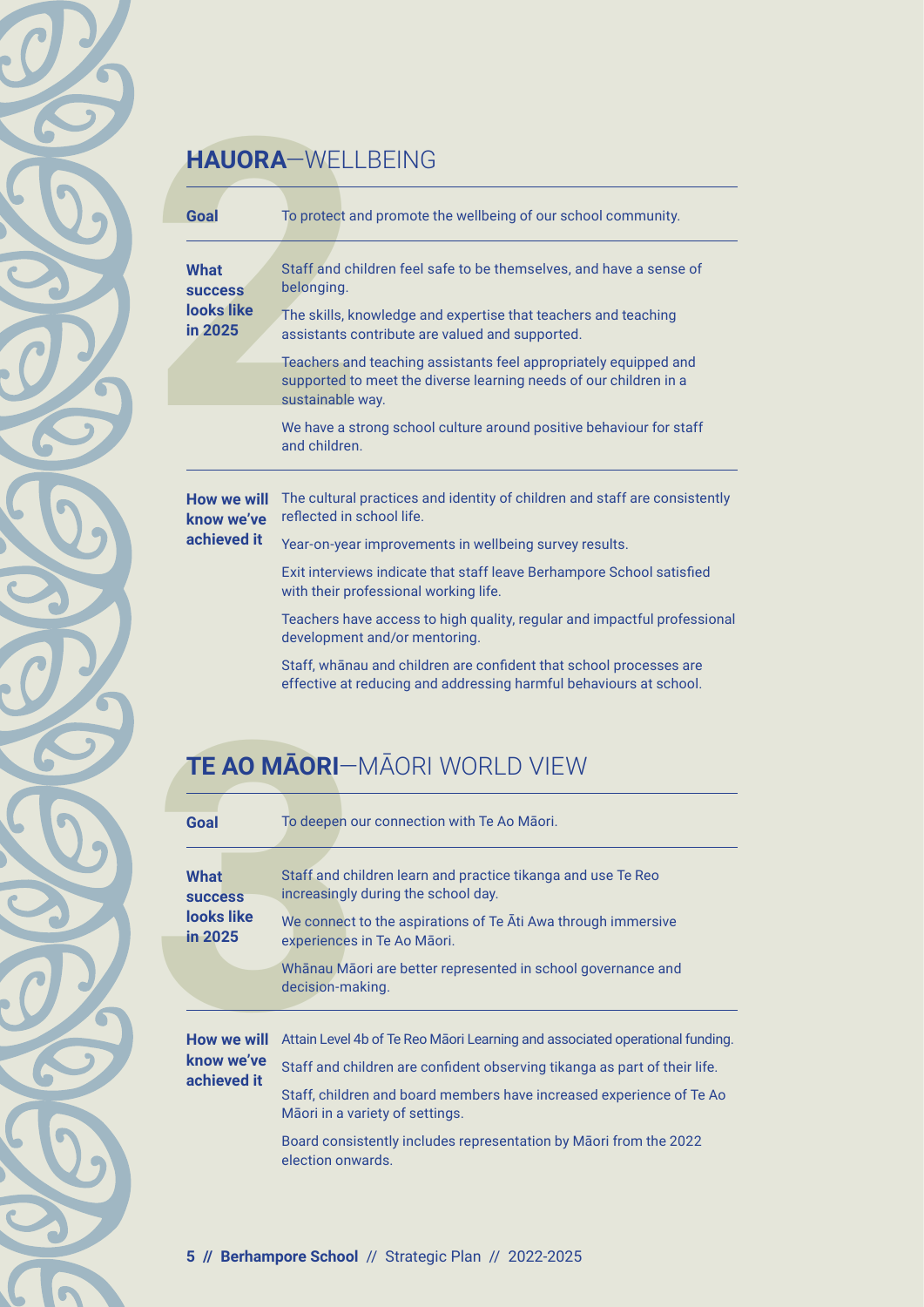## **MAHI TAHI**—WORKING TOGETHER

| Goal                                            | To foster collaboration within and between staff and the community.                                                                                                                                                                      |
|-------------------------------------------------|------------------------------------------------------------------------------------------------------------------------------------------------------------------------------------------------------------------------------------------|
| What<br><b>SUCCESS</b><br>looks like<br>in 2025 | Relationships within and between staff and the community are mutually<br>respectful and characterised by active listening, transparency and trust.                                                                                       |
|                                                 | School communications are streamlined and sustainable for staff<br>and families.                                                                                                                                                         |
|                                                 | Coherence in teaching practice across the school.                                                                                                                                                                                        |
|                                                 | Coherence in collaboration between teachers and teaching assistants.                                                                                                                                                                     |
|                                                 | The school is fully supported by an engaged parent/carer community.                                                                                                                                                                      |
| How we will<br>know we've<br>achieved it        | Input is sought from whanau and other key stakeholders when we make<br>changes to our school.<br>Twice-yearly student reports meet the needs of whanau in communicating<br>literacy, numeracy and competency-based progress of children. |
|                                                 | The method of teaching (pedagogy) and teaching practices<br>(methodology) in the local curriculum is observable in all classrooms.                                                                                                       |
|                                                 | Teachers and teaching assistants work as a team and this is reflected in<br>children's learning.                                                                                                                                         |
|                                                 | Greater number of community volunteers actively engaged to support<br>the school.                                                                                                                                                        |
|                                                 | Profile of volunteers increasingly reflects our diverse school community.                                                                                                                                                                |
|                                                 | Comprehensive and welcoming onboarding experience for new families,<br>particularly at new entrants.                                                                                                                                     |